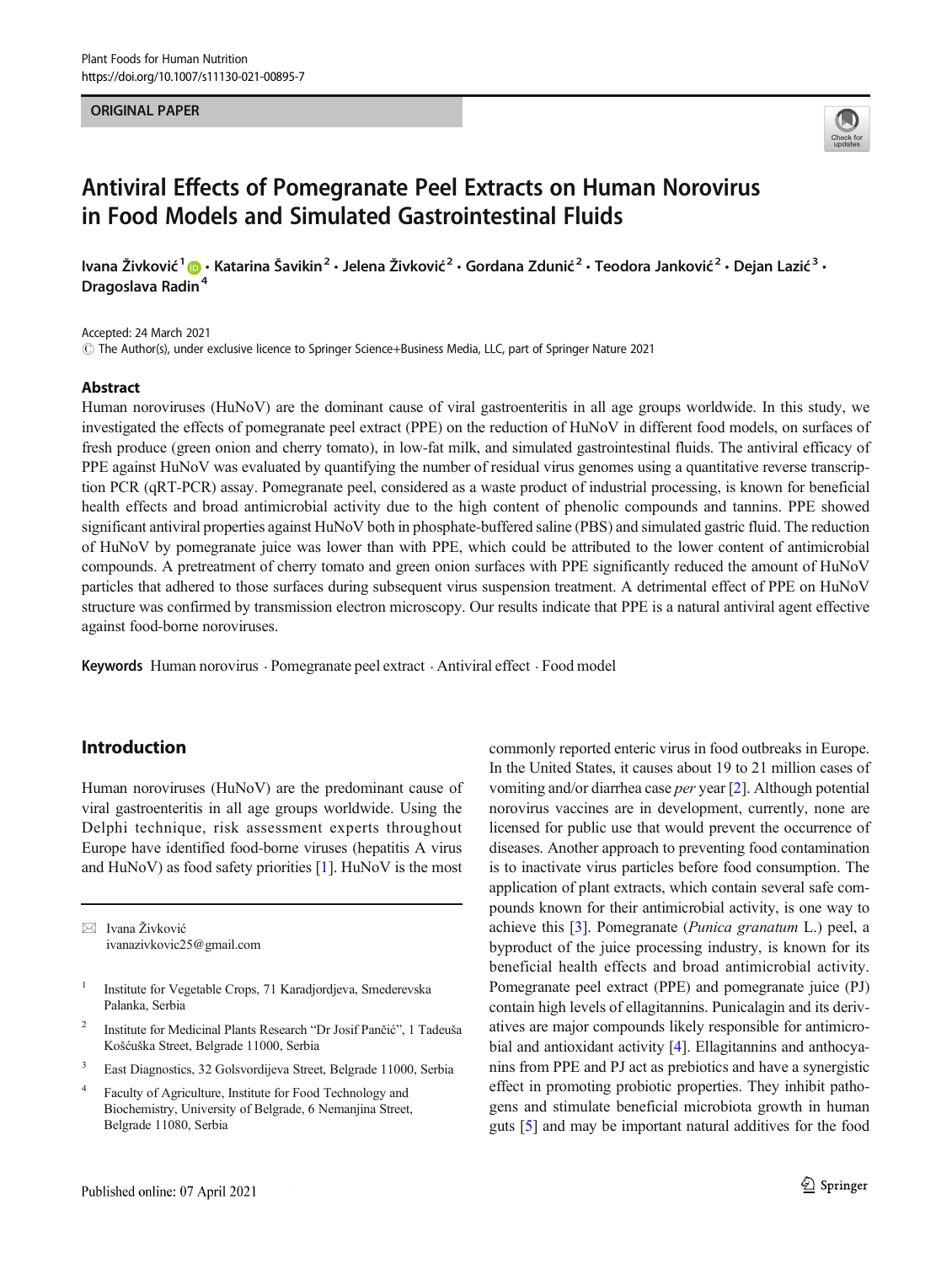industry to improve safety, quality, and food preservation [[6\]](#page-5-0). Moreover, PPE and PJ were reported to have good antibacterial [\[7](#page-5-0)] and antiviral activity [[8\]](#page-5-0). Additionally, among 13 tested food extracts and juices, only PJ and cranberry juice reduced the specific binding ability of HuNoV P particles [[9\]](#page-5-0). Until recently, HuNoV could not be grown in cell culture. Therefore, most of the research concerning the influence of different factors was conducted on its surrogates. The latest data suggests HuNoV is more resistant to typical food and environmental control measures than surrogate viruses, thus questioning the suitability of surrogates [\[10](#page-5-0)].

Considering all the beneficial properties of PPE, we set out to investigate its antiviral properties and ability to reduce HuNoV levels in different food models, on surfaces of fresh produce, in low-fat milk as representative of complex matrix and simulated gastrointestinal fluids. The antiviral properties of PPE against HuNoV were evaluated by quantifying the number of residual virus genomes using a quantitative reverse transcription PCR (qRT-PCR).

## Materials and Methods

## Pomegranate Peel Extracts (PPE) and Pomegranate Juice (PJ)

Wild pomegranate fruits were collected from the village Do (Bosnia and Herzegovina). The peel was separated, chopped, and dried. After a maceration of dried pomegranate peel with 70% ethanol, the extract was evaporated under low pressure at temperature < 50 °C to obtain dry extract (PPE). Commercial PJ declared as pure organic matter juice (pH 3.3) was purchased from a local grocery store.

# Total Phenolic and Total Tannins Content

Total phenolic content was analyzed spectrophotometrically using the slightly modified Folin-Ciocalteu method. The absorbance was measured at 765 nm by UV/VIS spectrophotometer (HP 8453, Agilent Technologies, USA). The calibration curve was prepared using gallic acid (GA) (0–100 mg/L). The results were expressed as milligrams of GA equivalents per gram of dry weight of the extract (mg GAE/g DW) or mg GAE/100 mL juice. The tannin content analyses were performed according to the European Pharmacopeia 7.0 using phosphomolybdotungstic reagent [[11\]](#page-5-0). The absorbance of the final mixture was measured at 760 nm by UV/VIS spectrophotometer (HP 8453, Agilent Technologies, USA). The results were calculated and expressed as a percent of pyrogallol.

HPLC analysis was carried out on instrument Agilent 1200 RR HPLC (Waldbronn, Germany), equipped with DAD detector, using reverse-phase analytical column Zorbax SB-C18 (Agilent),  $(5 \mu m)$  particle size; 150 m  $\times$ 4.6 mm i.d.). Mobile phase A was the solution of orthophosphoric acid in water  $(1\%, v/v)$ , and mobile phase B was acetonitrile; flow rate was 1 mL/min. The injection volume was 5  $\mu$ L, and the column temperature was maintained at 25 °C. Detection was done at 260 and 320 nm. The amounts of investigating compounds were calculated using calibration curves of standards (punicalagin, punicalin, gallic acid, and ellagic acid).

# Virus Stock

A human fecal stool sample positive for food-borne HuNoV GII was collected during the epidemic at University Children's Hospital – Tiršova (Belgrade, Serbia). A human fecal stool sample was dissolved (w/vol) in phosphatebuffered saline (PBS, pH 7.2) to obtain 10% suspension, which was centrifuged (14,000 G/5 min at 20 °C) and filtrated through 0.45  $\mu$ m and 0.22  $\mu$ m pore-size filters (Thermo Fisher Scientific, Germany). For the number of genome equivalents (GE) of HuNoV in the suspension to be determined, the standard curve was prepared using positive control (PC) template from Quantification of Norovirus genotype 1 and 2, Primer DesignTM Ltd., genesig kit.

# HuNoV Treatment with PPE in Gastrointestinal Fluids and Milk

The stock of HuNoV suspension was mixed in a 1:10 ratio with PBS (AppliChem, Barcelona, Spain), simulated gastric fluid (SGF; pH 1.2, USP XXII Formulation, Ricca Chemical Company, Arlington, USA), simulated intestinal fluid (SIF, pH 7.5, USP XXII Formulation, Ricca Chemical Company, Arlington, USA), low-fat milk (pH 6.8; 0.5% fat, purchased at a local store). Dry PPE was dissolved in a mixture of 30% ethanol and 5% dimethyl sulfoxide (DMSO) to obtain a stock of 10 mg/mL. Subsequently, PPE was added to the mixtures to obtain a final concentration of 5 mg/mL. All samples were incubated at 37 °C for 1, 2, and 6 h.

# HuNoV Treatment with PPE on the Surfaces of Fresh Vegetables

Fresh cherry tomato and green onion, obtained from the local store, were used as representatives of fresh vegetables. After rinsing with sterile distilled deionized water, they were airdried in laminar flow for 20 min and exposed to UV for 15 min. Two methods were used to investigate antiviral properties of PPE on surfaces of vegetables: (1) the suspension of HuNoV (PBS,  $10^5$  GE/ $\mu$ L) was first sprayed on the vegetable surface, and after drying at room temperature (RT), PPE was applied (5 mg/mL); and vice versa (2) first PPE was applied,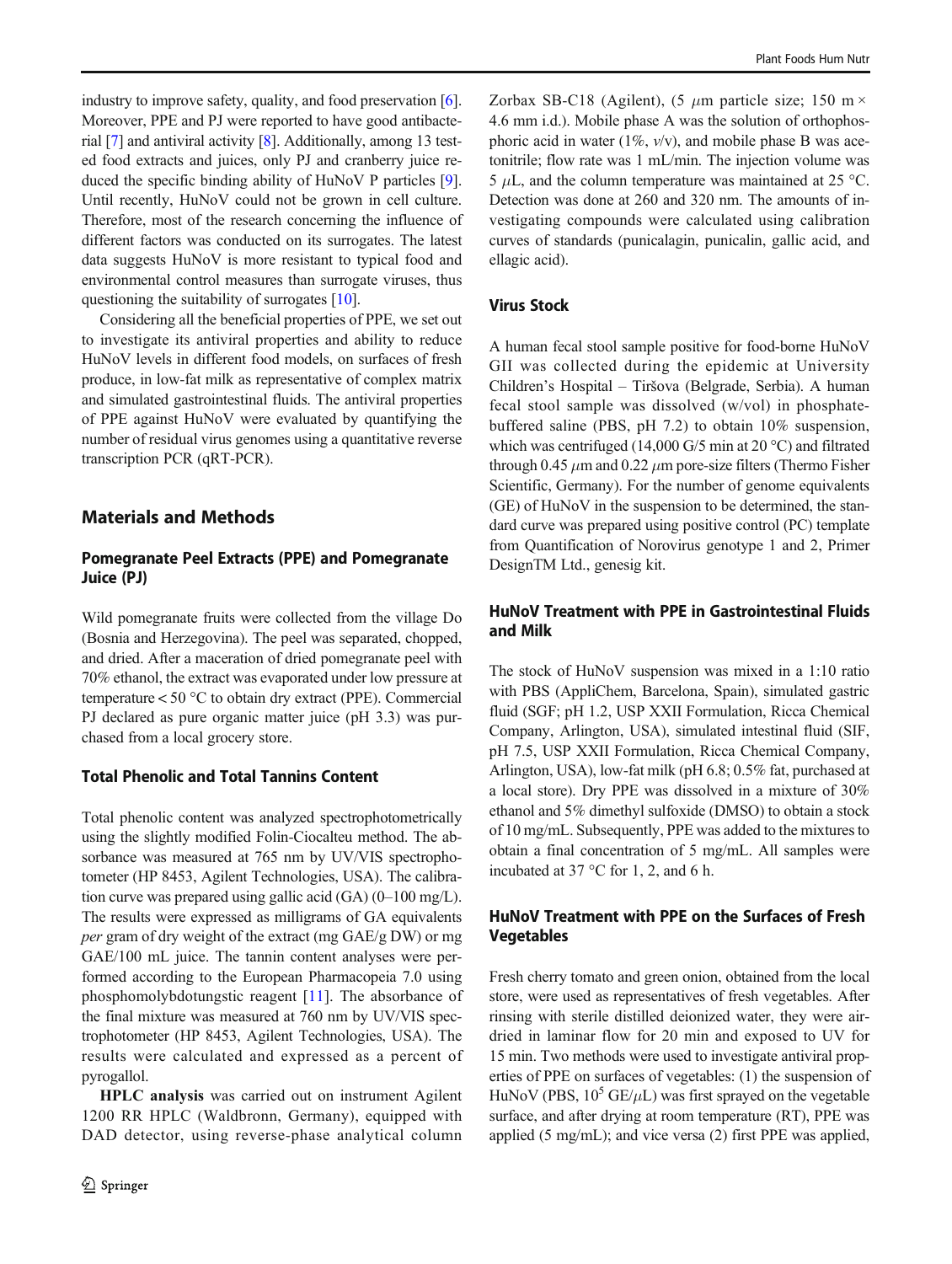and after drying at room temperature, HuNoV suspension was added. Samples were kept at RT for 1 h contact time.

#### RNA Extraction and RT-qPCR Assay

Norovirus RNA from PBS, SIF, SGF suspensions with/ without PPE and PJ was extracted with a Ribo-Sorb kit (Sacace Biotechnologies, Italy). Internal extraction control (10  $\mu$ L) was added to all samples during the isolation procedure to control the extraction process of each sample. From milk as a complex matrix, RNA was isolated by a Direct-zol<sup>tm</sup> RNA miniPrep Plus kit (Zymo Research, USA). The extraction of total RNA from surfaces of a cherry tomato and green onion was done by the direct method with 1 mL of Trizol™ Reagent (Invitrogen, USA), as previously described [[12\]](#page-5-0). RTqPCR assays were done using Mic Real-Time PCR Cycler (Bio Molecular Systems, Australia) and Rotavirus/ Norovirus/Astrovirus Real-TM kit (Sacace Biotechnologies, Italy), according to the manufactures instructions. The amplification reaction mixture (total 5  $\mu$ L *per* reaction) contained PCR-mix-1, PCR-mix-1/IC, RT-PCR-mix-2, hot-start Taq polymerase, M-MLV Revertase, RT-G-mix-2.

#### Transmission Electron Microscopy Analysis

A virus suspension (PBS,  $10^6$  GE/ $\mu$ L) was either treated with PPE (5 mg/mL) or with solvents (control) for 1 h at 37°C. Subsequently, samples were fixed by the addition of glutaraldehyde to a final concentration of 2.5%. Fixed samples were applied to electron microscopy grids, dried at room temperature, rinsed with distilled water, stained with 4% uranyl acetate (Ultra Stain I), and examined using an EM Stain system (Leica Microsystems, Austria). Specimens were viewed with an SM 12 transmission electron microscope (Philips/FEI, The Netherlands) at 80 kV. The digital images were obtained using the ITEM Mega View CCD.

Statistical analysis was done with SPSS software (version 23, IBM, USA). Samples (done in triplicates) were compared with one-way ANOVA and Tukey *post-hoc* test. Statistical significance cutoff was  $p < 0.05$ .

# Results and Discussion

Antiviral activity of PPE (5 mg/mL) against HuNoV was tested based on previous research on the evaluation of antinoroviral properties of 12 plant extracts [[13\]](#page-5-0). Commercial PJ juice was used to compare antiviral activity with PPE. The stock suspension of HuNoV contained approximately  $10^6$  GE per  $\mu$ L, as determined by absolute quantification.

#### Chemical Composition

Pomegranate peel is known as a rich source of phenols [[14\]](#page-5-0), total phenolic (320.16 mg GAE/g) and tannins (17.37 mg GAE/g) were detected in PPE used in this work, and it was higher compared to PJ (Table 1). Likewise, Hasnaoui et al. [\[15](#page-5-0)] and Li et al. [[16\]](#page-5-0) reported relatively high content of total phenolic in pomegranate peel (261.70 mg GAE/g). According to HPLC analysis, the dominant compound in PPE and PJ was punicalin (197.13 and 86.93 mg/g, respectively), followed by punicalagin (54.23 and 43.23 mg/g). The ellagic acid content was low in commercial PJ (6.49 mg/g), while it was higher in PPE (25.42 mg/g). Similar results were reported by Li et al. [\[16](#page-5-0)], who found that punicalagin and ellagic acid were among the dominant compounds of analyzed polyphenols extracted from pomegranate peel collected from different orchards in China.

In the PJ sample used in this study, made of 100% pomegranate with no other added components, the active compounds have been present in a lesser amount than in the PPE. This is in accordance with other studies that have indicated that the pomegranate peel has a higher concentration of phenolic compounds than pomegranate juice [\[17](#page-5-0)].

## Antiviral Activity of Pomegranate Peel Extract and **Juice**

The HuNoV suspension in PBS was used to test the influence of PPE treatment and persistence in PJ, SGF, SIF, and milk. The initial concentration for all solutions was  $5.01 \pm 0.04$  $log_{10}$  GE. The number of HuNoV was determined by absolute quantification [[18\]](#page-5-0). In previous experiments, it was confirmed that PBS had no influence on the reduction of HuNoV. The highest antiviral activity of PPE (5 mg/mL) was obtained when added to a mixture of PBS and HuNoV. The persistence of HuNoV after treatment with PPE was  $2.60 \pm 0.04$ ;  $2.18 \pm$ 0.05 and  $1.62 \pm 0.03 \log_{10}$  GE with contact time 1 h, 2 h and 6 h at 37 °C, respectively ( $p < 0.05$ ) (Fig. [1](#page-4-0)a). As well, the

Table 1 Content of total phenolics (mg GAE/g DW for PPE and mg GAE/100 mL juice). Total tannins (%), and individual polyphenolic compounds (mg-g DW) in pomegranate peel extracts (PPE) and pomegranate juice (PJ)

| Compounds       | <b>PPE</b>        | P.J              |
|-----------------|-------------------|------------------|
| Total phenolics | $320.16 \pm 2.39$ | $146 \pm 2.01$   |
| Total tannins   | $17.37 \pm 0.64$  | $5.21 \pm 0.22$  |
| Punicalagin     | $54.23 \pm 1.65$  | $43.23 \pm 1.45$ |
| Punicalin       | $197.13 \pm 3.48$ | $86.93 \pm 2.45$ |
| Gallic acid     | $6.83 \pm 0.53$   | $6.69 \pm 0.33$  |
| Ellagic acid    | $25.42 \pm 0.80$  | $6.49 \pm 0.71$  |
|                 |                   |                  |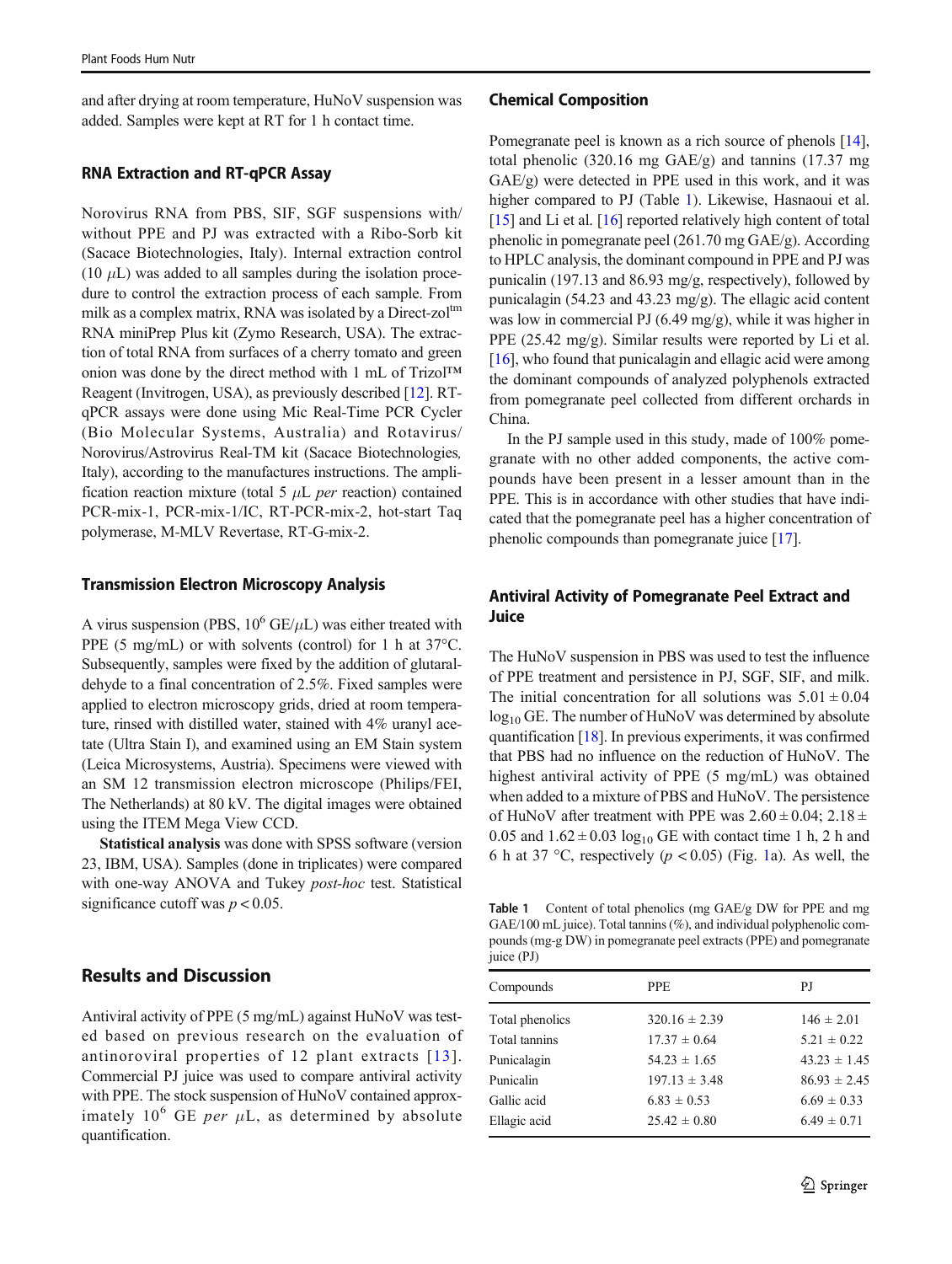antinorovirus effect of PPE was assessed by quantifying the percentage of norovirus genome remaining after treatment (Fig. [1b](#page-4-0)) [[18\]](#page-5-0). These results indicate the ability of PPE to reduce HuNoV by 99% in PBS. To elucidate the mechanisms of action of PPE, we examined the human norovirus particles in PBS (concentration  $5.01 \pm 0.04 \log_{10} \text{GE/}\mu\text{L}$ ) (Fig. [2a](#page-4-0)) before and after treatment with TEM. After treatment with PPE (5 mg/mL), the capsid proteins of HuNoV had damage and disruption (Fig. [2](#page-4-0)b). Changes in the morphology of NoV GII-4-like particles treated with grape seeds [\[19](#page-5-0)] and in the morphology of FCV and MNV treated with blueberry proanthocyanidins [\[20](#page-5-0)] observed with TEM were similar to structure changes HuNoV with PPE. However, this mechanism is not yet fully understood and requires further and more detailed investigation. Similar antiviral activity for NoV GII.4 in PBS by grape seeds has been published for extract and homogenized lettuce extract [\[19](#page-5-0)]. Treatment with an extract of persimmon fruit containing 0.96 mg/mL tannin caused a human norovirus genome reduction of more than 90% [[18](#page-5-0)]. In low-fat milk, PPE showed antiviral activity, but reductions of HuNoV were decreased compared to PBS. The presence of HuNoV in milk after treatment with PPE were  $3.34 \pm 0.08$ ,  $3.07 \pm 0.04$  and  $2.54 \pm 0.1$  the log<sub>10</sub> GE after 1, 2 and 6 h, respectively  $(p < 0.05)$  (Fig. [1a](#page-4-0)). The chemical content of milk (fat and protein) has a protective effect on HuNoV, and this has resulted in less reduction in the norovirus genome compared to PBS, about 20% ( $p < 0.05$ ) (Fig. [1a](#page-4-0) and b). These results indicate that PPE denatures viral capsid in complex food matrix more than  $91\%$  (Fig. [1b](#page-4-0)) [[21\]](#page-5-0). For examining the antiviral properties of PPE, it is important to study their effect under the conditions that will occur during consumption. For the transit time of orally consumed substances in the corresponding gastrointestinal segments to be stimulated, 2 and 6 h contact times of HuNoV and PPE for the gastric (stomach) and intestinal (small intestines) simulation were selected, respectively [\[22](#page-5-0)]. The mixture of HuNoV in simulated gastric (pH 1.3) and intestinal (pH 7.5) fluid did not cause a significant reduction of HuNoV after 2 and 6 h (Fig. [1a](#page-4-0)). However, the persistence of HuNoV in SGF after antiviral effects of PPE was  $2.7 \pm 0.09 \log_{10}$  GE after 2 h. A low pH caused the decline of antiviral activity of PPE after 6 h. The presence of HuNoV (SGF, 6 h) was higher than after 2 h and amounted to  $3.41 \pm 0.06$ . The decrease in the antiviral activity of PPE in SGF after 6 h could be attributed to the chemical degradation of the gastrointestinal fluid itself [[22\]](#page-5-0). The number of HuNoV in SIF decreased and after 2 and 6 h was  $3.61 \pm 0.09$  and  $2.24 \pm 0.02$ , respectively ( $p < 0.05$ ) (Fig. [1](#page-4-0)a). The effect of PPE in SGF (2 h) and SIF (6 h) was 99% (Fig. [1b](#page-4-0)), which means that a residual percentage of norovirus genome after treatment was 0.8 and 0.3% (Fig. [1](#page-4-0)c). The persistence of HuNoV in PJ after 1, 2 and 6 h was  $3.28 \pm 0.06$ ,  $3.09 \pm 0.09$  and  $2.73 \pm 0.04$  log<sub>10</sub>, respectively  $(p < 0.05)$  (Fig. [1](#page-4-0)a and c). In our study, the PJ (pH 3.3)

reduced norovirus presence by 97% (1 h) and 99% (2 h and 6 h) (Fig. [1](#page-4-0)b). Obtained reduction by PJ was lower than with PPE, which could be connected with the lower content of dominant antimicrobial compounds. Potential inhibitors and immune-boosting functional food ingredients are crucial in preventing pandemic diseases such as Covid-19 [\[23](#page-6-0)]. A recent study showed that polyphenols from PPE inhibit and reduce viral protein activity and can be used to treat SARS-CoV-2 infections [\[24](#page-6-0)]. Since one of the symptoms of Covid-19 infection and HuNoV is diarrhea, using PPE could be a significant preventive treatment.

# Antiviral Properties of PPE on Surfaces of Fresh **Vegetables**

The possibility of HuNoV reduction on cherry tomato and green onion surfaces is important since they present food models that dominate in salads, sandwiches, buffet meals, and ready-made food. The reduction of HuNoV on fresh vegetables depended significantly on the manner of application of PPE and HuNoV suspension [\[20](#page-5-0)]. The initial concentration of HuNoV was 5  $log_{10}$  GE/uL and served as the control. When method 1 was used, the residual virus particles after PPE treatment were  $2.58 \pm 0.08$  and  $2.49 \pm 0.15$  logs<sub>10</sub> GE on cherry tomatoes and green onions, respectively  $(p < 0.05)$ . Better reduction was obtained when method 2 was used. Residual virus particles after PPE treatment were  $1.18 \pm 0.06$  and  $1.30$  $\pm$  0.12 logs<sub>10</sub> GE on cherry tomatoes and green onions logs<sub>10</sub> GE, respectively  $(p < 0.05)$  (Fig. [1](#page-4-0)d).

To conclude, a significantly higher reduction of HuNoV particles was acquired if fresh vegetables were first treated with PPE and afterward with virus suspension. Usually, fresh products do not receive an appropriate treatment to reduce pathogenic bacteria or viruses to reach a safe level. Accordingly, implementing a strategy that implies adding PPE is likely to reduce HuNoV on surfaces of fresh products which would increase their safety.

## Conclusion

With the frequently reported food-borne HuNoV outbreaks, the use of antiviral compounds originating from natural sources is becoming increasingly relevant. It is believed that disabling the viral attachment to the host cell may be achieved by damaging the capsid of the virion or altering the receptor on the cell membrane. This study shows that PPE and PJ had a significant effect on HuNoV reduction. This suggests a potential application of PPE as natural antiviral agents and condiments in the control of virus contamination of food during its production and processing. In this respect, the ability of PPE to reduce HuNoV by more than 98.5% on the surfaces of cherry tomato and green onion is important since these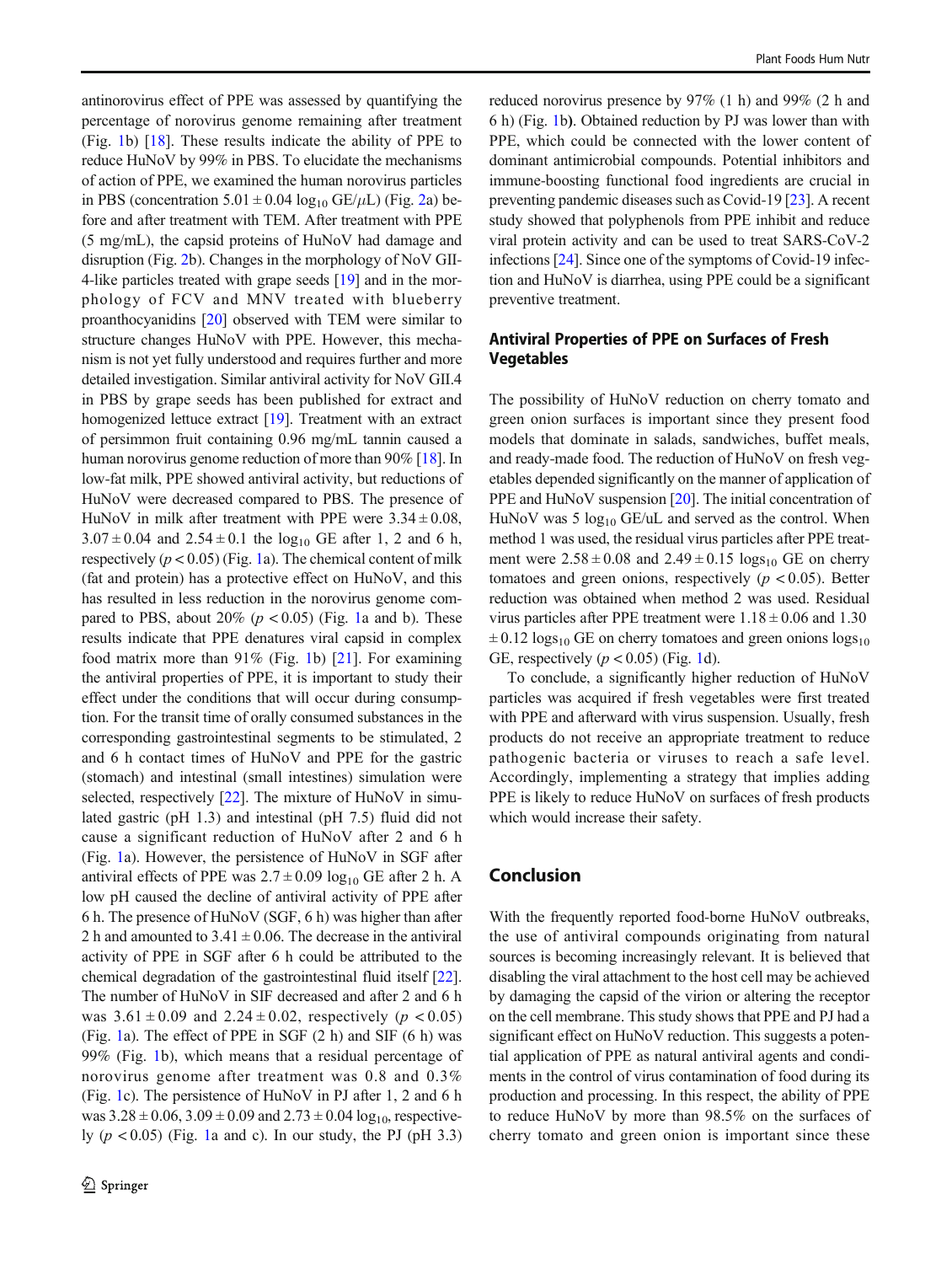<span id="page-4-0"></span>



Fig. 1 a Persistence of human norovirus (initial concentration  $5.01 \pm 0.04$  $log_{10}$  GE/ $\mu$ L) in phosphate buffer (PBS), simulated gastric (SGF, pH 1.3) and intestinal (SIF, pH 7.5), pomegranate juice (PJ), food model (low-fat milk, pH 6.8) and after treatment with pomegranate peel extract (PPE, 5 mg/mL). All experiments were performed in three replicates of in three independent experimentss (225 individual samples). Statistical significance:  $p < 0.05$ . **b** Antiviral effects of pomegranate peel extract (5 mg/mL). The percentage reduction of norovirus genome (initial concentration  $5.01 \pm 0.04 \log_{10} \text{GE/}\mu\text{L}$ ) after treatment with PPE was





calculated by comparing the numbers of HuNoV genome in the untreated control (PBS, SGF, SIF, Milk) using qRT-PCR data. Statistical significance:  $p < 0.05$  c The residual norovirus genome after treatment with PPE (5 mg/mL) in SIF, SGF, milk + PPE vs. HuNoV (PBS) (under 10%):  $p < 0.05$ . The percentage of residual norovirus genome was subtracted from 100. d Antiviral effects of PPE on HuNoV on surfaces of fresh vegetables. Statistical significance of treatments vs. untreated controls:  $p < 0.05$ 

Fig. 2 Transmission electron microscopy analysis of human norovirus (concentration  $5.01 \pm$ 0.04). a HuNoV in PBS (untreated control). b HuNoV after treatment with PPE (5 mg/ mL)

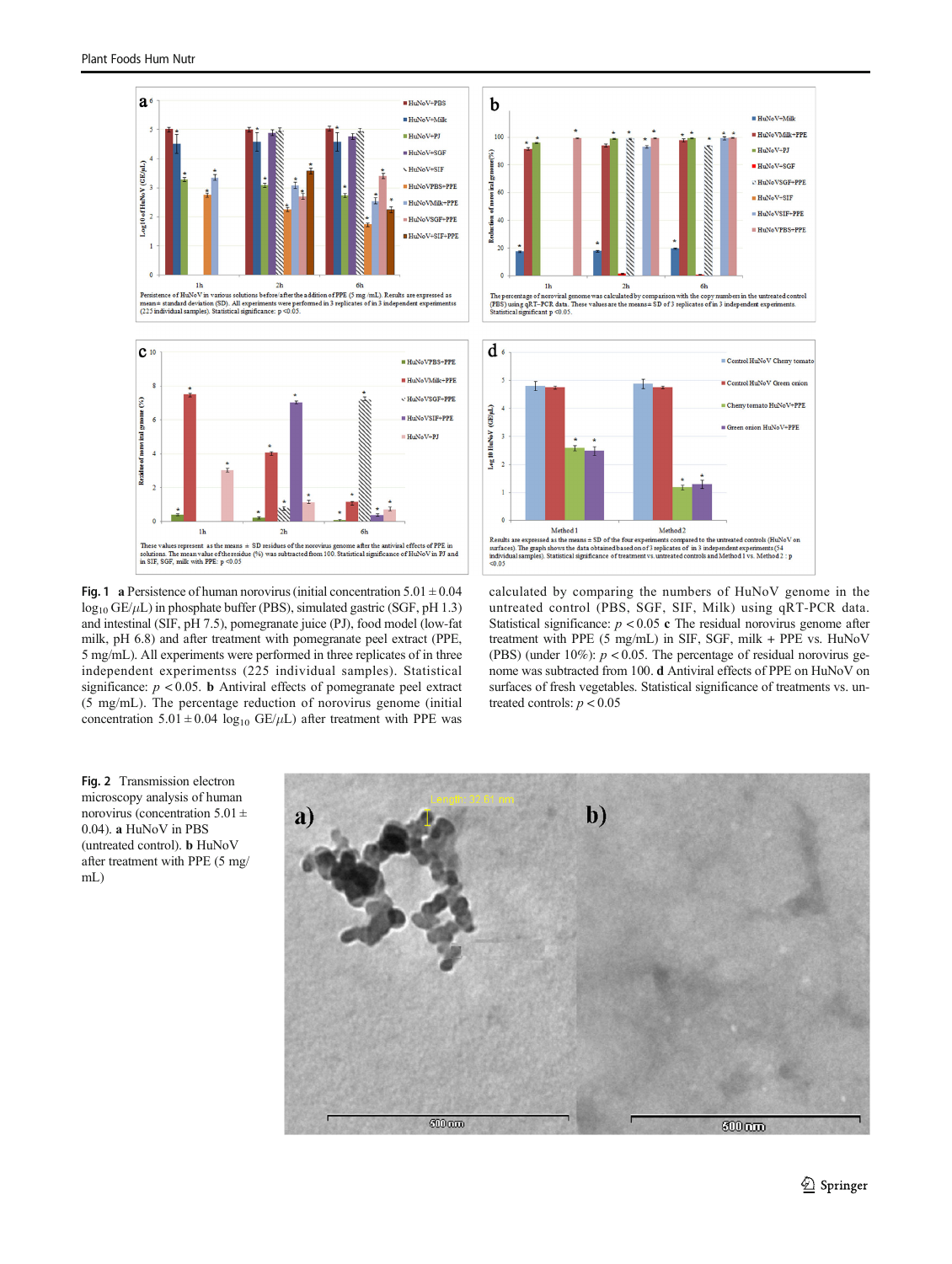<span id="page-5-0"></span>products are often present in salads, sandwiches, buffet meals, ready-to-eat food. These types of foods rarely undergo any heat processing prior to consumption, facilitating easy virus transmission. The results showed that the method of application is important for the antiviral activity of PPE. The antiviral activity of PPE in the gastrointestinal environment allows potential treatment against human norovirus, which requires further supporting clinical trial data. Overall, the progress towards the development of natural antiviral agents that can be applied or consumed is of great importance, as they can usually be produced with less financial investment, and their natural origin provides a good perception of the consumer.

Abbreviations  $GAE/g$  DW, Milligrams of gallic acid equivalents per gram of dry weight of the extract; GE, Genome equivalents; HuNoV, Human norovirus; PBS, Phosphate buffered saline; PJ, Pomegranate juice; PPE, Pomegranate peel extract; SGF, Simulated gastric fluid; SIF, Simulated intestinal fluid; TEM, Transmission electron microscopy

Acknowledgements This research was supported by the Ministry of Education, Science and Technological Development of the Republic of Serbia, contract numbers 451-03-68/2020-14/200116 and 451-03-68/ 2020-14/200003.

Contributions All authors contributed to the performance and writing of the paper.

#### **Declarations**

Conflict of Interest The authors declare no conflict of interest.

## References

- 1. Rowe G, Bolger F (2016) Final report on 'the identification of food safety priorities using the Delphi technique'. EFSA Support Publ 13:1–139 [https://efsa.onlinelibrary.wiley.com/doi/epdf/10.2903/sp.](https://efsa.onlinelibrary.wiley.com/doi/epdf/10.2903/sp.efsa.2016.EN-1007) [efsa.2016.EN-1007](https://efsa.onlinelibrary.wiley.com/doi/epdf/10.2903/sp.efsa.2016.EN-1007)
- 2. Bartsch SM, O'Shea KJ, Lee BY (2020) The clinical and economic burden of norovirus gastroenteritis in the United States. J Infect Dis 222:1910–1919. <https://doi.org/10.1093/infdis/jiaa292>
- 3. Li D, Baert L, Uyttendaele M (2013) Inactivation of food-borne viruses using natural biochemical substances. Food Microbiol 35: 1–9. <https://doi.org/10.1016/j.fm.2013.02.009>
- 4. Bialonska D, Kasimsetty SG, Schrader KK, Ferreira D (2009) The effect of pomegranate (Punica granatum L.) byproducts and ellagitannins on the growth of human gut bacteria. J Agric Food Chem 57:8344–8349. <https://doi.org/10.1021/jf901931b>
- 5. Ismail T, Akhtar S, Riaz M, Ismail A (2014) Effect of pomegranate peel supplementation on nutritional, organoleptic and stability properties of cookies. Int J Food Sci Nutr 65:661–666. [https://doi.](https://doi.org/10.3109/09637486.2014.908170) [org/10.3109/09637486.2014.908170](https://doi.org/10.3109/09637486.2014.908170)
- 6. Nair M, Saxena A, Kaur C (2018) Effect of chitosan and alginate based coatings enriched with pomegranate peel extract to extend the postharvest quality of guava (Psidium guajava L.). Food Chem 240:245–252. <https://doi.org/10.1016/j.foodchem.2017.07.122>
- 7. Nozohour Y, Golmohammadi R, Mirnejad R, Fartashvand M (2018) Antibacterial activity of pomegranate (Punica granatum L.) seed and peel alcoholic extracts on Staphylococcus aureus

and Pseudomonas aeruginosa isolated from health centers. J Appl Biotechnol Rep 5:32–36. <https://doi.org/10.29252/jabr.01.01.06>

- 8. Moradi MT, Karimi A, Rafieian-kopaei M, Rabiei-Faradonbeh M, Momtaz H (2020) Pomegranate peel extract inhibits internalization and replication of the influenza virus: an in vitro study. Avicenna J Phytomed 10:143–151 PMID:32257886
- 9. Li D, Baert L, Xia M, Zhong W, Jiang X, Uyttendaele M (2012) Effects of a variety of food extracts and juices on the specific binding ability of norovirus GII.4 P particles. J Food Prot 75:1350– 1354. <https://doi.org/10.4315/0362-028X.JFP-12-002>
- 10. Knight A, Haines J, Stals A, Li D, Uyttendaele M, Knight A, Jaykus LA (2016) A systematic review of human norovirus survival reveals a greater persistence of human norovirus RT-qPCR signals compared to those of cultivable surrogate viruses. Int J Food Microbiol 216:40–49. [https://doi.org/10.1016/j.ijfoodmicro.2015.](https://doi.org/10.1016/j.ijfoodmicro.2015.08.015) [08.015](https://doi.org/10.1016/j.ijfoodmicro.2015.08.015)
- 11. European Pharmacopoeia 8 (2014) Monographs on herbal drugs and herbal drug preparations. Council of Europe, Strasbourg
- 12. Radin D, D'Souza DH (2011) Simple and rapid detection of human Norovirus from produce using SYBR green I-based real-time RT-PCR. Food Environ Virol 3:121–129. [https://doi.org/10.1007/](https://doi.org/10.1007/s12560-011-9066-5) [s12560-011-9066-5](https://doi.org/10.1007/s12560-011-9066-5)
- 13. Živković I, Šavikin K, Zdunić G, Živković J, Bigović D, Menković N, Radin D (2018) Antiviral activity of medicinal plants extracts against food-borne norovirus. Lekovite Sirovine 38:1–4. [https://doi.](https://doi.org/10.5937/leksir1838031Z) [org/10.5937/leksir1838031Z](https://doi.org/10.5937/leksir1838031Z)
- 14. Gullon B, Pintado ME, Pérez-Álvarez J, Viuda-Martos M (2016) Assessment of polyphenolic profile and antibacterial activity of pomegranate peel (Punica granatum) flour obtained from coproduct of juice extraction. Food Control 59:94–98. [https://doi.](https://doi.org/10.1016/j.foodcont.2015.05.025) [org/10.1016/j.foodcont.2015.05.025](https://doi.org/10.1016/j.foodcont.2015.05.025)
- 15. Hasnaoui N, Wathelet B, Jiménez-Araujo A (2014) Valorization of pomegranate peel from 12 cultivars: dietary fibre composition, antioxidant capacity and functional properties. Food Chem 160:196– 203. <https://doi.org/10.1016/j.foodchem.2014.03.089>
- 16. Li J, He X, Li M, Zhao W, Liu L, Kong X (2015) Chemical fingerprint and quantitative analysis for quality control of polyphenols extracted from pomegranate peel by HPLC. Food Chem 176:7– 11. <https://doi.org/10.1016/j.foodchem.2014.12.040>
- 17. Russo M, Fanali C, Tripodo G, Dugo P, Muleo R, Dugo L et al (2018) Analysis of phenolic compounds in different parts of pomegranate (Punica granatum) fruit by HPLC-PDA-ESI/MS and evaluation of their antioxidant activity: application to different Italian varieties. Anal Bioanal Chem 410:3507-3520. [https://doi.org/10.](https://doi.org/10.1007/s00216-018-0854-8) [1007/s00216-018-0854-8](https://doi.org/10.1007/s00216-018-0854-8)
- 18. Kamimoto M, Nakai Y, Tsuji T, Shimamoto T, Shimamoto T (2014) Antiviral effects of persimmon extract on human norovirus and its surrogate, bacteriophage MS2. J Food Sci 79:M941–M946. <https://doi.org/10.1111/1750-3841.12462>
- 19. Li D, Baert L, Zhang D, Xia M, Zhong W, Van Coillie E, Jiang X, Uyttendaele M (2012) Effect of grape seed extract on human norovirus GII.4 and murine norovirus 1 in viral suspensions, on stainless steel discs, and in lettuce wash water. Appl Environ Microbiol 78:7572–7578. <https://doi.org/10.1128/AEM.01987-12>
- 20. Joshi S, Howell AB, D'Souza DH (2017) Blueberry proanthocyanidins against human norovirus surrogates in model foods and under simulated gastric conditions. Food Microbiol 63: 263–267. <https://doi.org/10.1016/j.fm.2016.11.024>
- 21. Higginbotham KL, Burris KP, Zivanovic S, Davidson P, Stewart C (2014) Antimicrobial activity of Hibiscus sabdariffa aqueous extracts against Escherichia coli O157:H7 and Staphylococcus aureus in a microbiological medium and milk of various fat concentrations. J Food Prot 77:262–268. [https://doi.org/10.4315/0362-](https://doi.org/10.4315/0362-028x.jfp-13-313) [028x.jfp-13-313](https://doi.org/10.4315/0362-028x.jfp-13-313)
- 22. Vermaak I, Viljoen AM, Hamman JH, Van Vuuren SF (2009) The effect of simulated gastrointestinal conditions on the antimicrobial